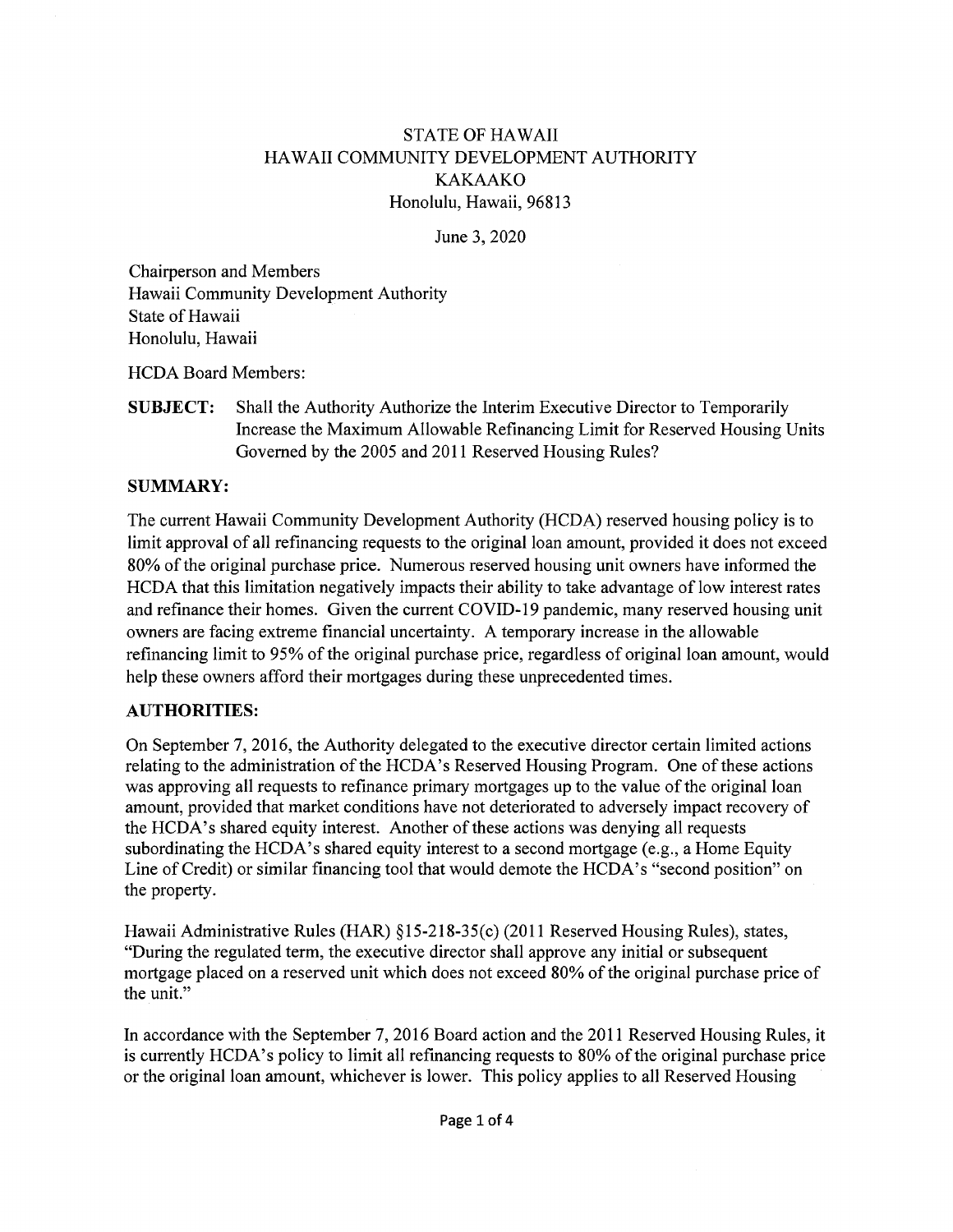units governed by the 2011 Reserved Housing Rules, as well as the 2005 Reserved Housing Rules, which is silent on refinancing.

The Authority's September 7, 2016 approval of certain limited actions relating to reserved housing was limited to a four-year term, expiring on September 7, 2020.

#### **BACKGROUND:**

On March 13, 2020, the Association of Unit Owners of 988 Halekauwila (AOUO) sent a letter to Chairperson John Whalen requesting assistance for Reserved Housing unit owners at Ke Kilohana. The AOUO notes that Ke Kilohana was marketed and sold as affordable housing, but maintenance fees recently increased over 53%.

The AOUO says this fee hike is causing financial hardship for many Reserved Housing unit owners, who may not be able to afford living in their units any longer. The AOUO notes that the aforementioned financial hardship could be mitigated if Ke Kilohana owners were allowed to refinance their mortgages in limits higher than what is currently allowed by the HCDA.

The AOUO says the prevailing 30-year mortgage interest rate is now around 3.11%, down significantly from the 4.25% to 4.5% rates seen back in May 2019, when Ke Kilohana owners originally closed on their units.

As previously mentioned, the HCDA currently limits refinancing requests to 80% of the original purchase price or the original loan amount, whichever is lower, in order to protect HCDA's shared equity interest in the unit. The AOUO notes this policy prevents homeowners who made 5% or 10% down payments from refinancing.

The AOUO requests the HCDA increase its maximum refinancing limit to allow all Ke Kilohana owners to take advantage of the lower rates and thereby lower their monthly mortgage payments to absorb the cost of the increased maintenance fees.

#### **ANALYSIS:**

Given the unprecedented economic challenges of the COVID-19 pandemic, many Hawaii residents are facing financial anxiety. The HCDA recognizes these anxieties are heightened for those Ke Kilohana residents who may not have budgeted for increased maintenance fees.

There are currently over a thousand Reserved Housing units governed by the HCDA. As allowable within the rules, the HCDA believes it can do its part to alleviate some of the financial stress for Reserved Housing unit owners and help them afford to stay in their homes.

Although the current maximum refinancing limit is based upon HAR  $\S$ 15-218-35(c) as indicated above, the HCDA is not precluded from enacting a policy to raise this limit. All refinancing requests would still require HCDA approval to subordinate its position on the original mortgage.

The HCDA has learned that some Ke Kilohana unit owners financed as much as 95% of the purchase price of their Reserved Housing units. The HCDA recognizes that its current policy of limiting refinancing to 80% of the original purchase price negatively impacts such owners.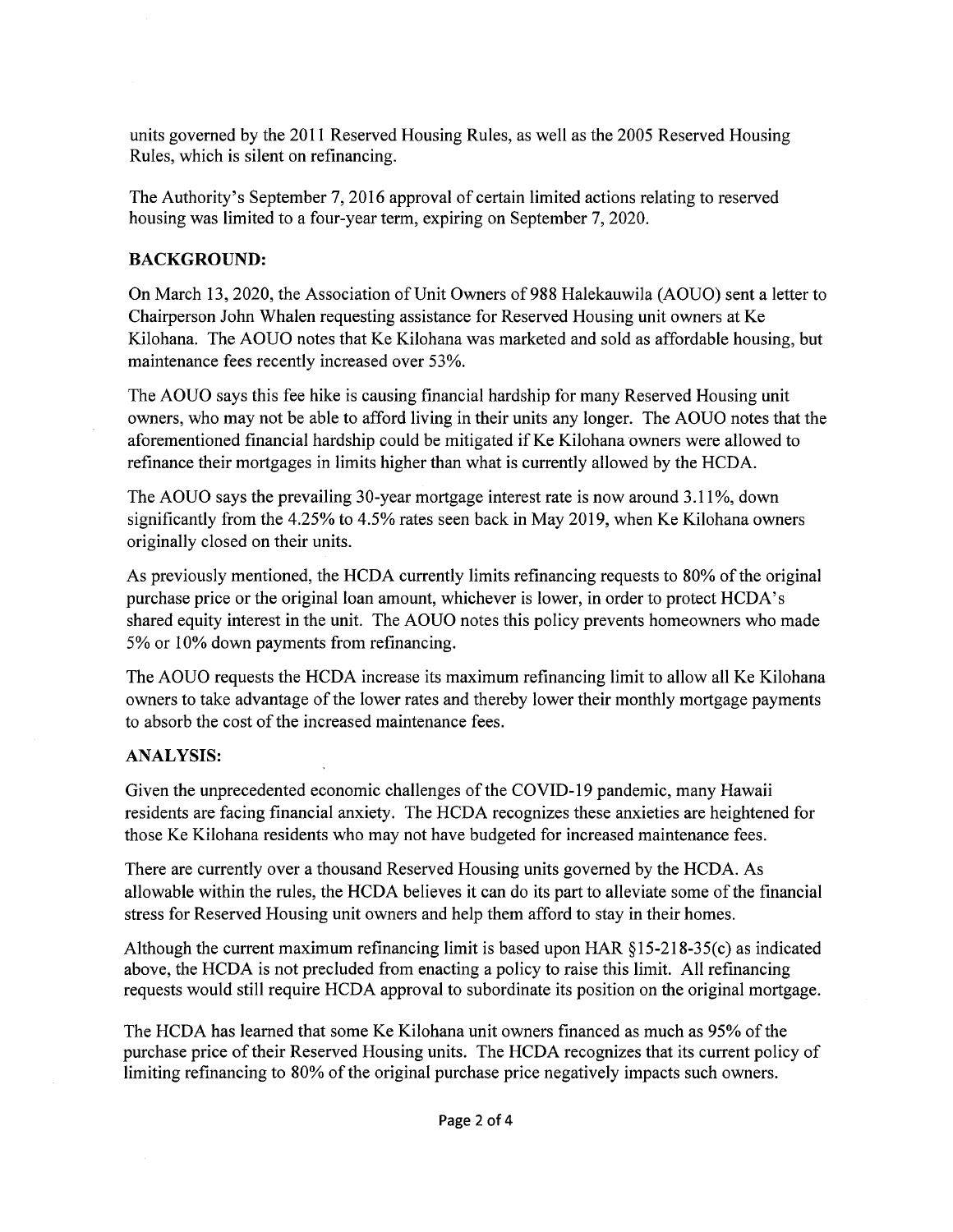Given an appreciation in appraised values, most Reserved Housing units are currently worth more than their original purchase price. It does not represent much risk to HCDA to increase the refinancing maximum to 95% of the original purchase price, as this amount would still be lower than the current fair market value in the majority of cases.

In increasing the refinancing maximum, the HCDA may also choose to ignore the original loan amount, which varies greatly between Reserved Housing unit owners. The original loan amount is very arbitrary, as some Reserved Housing unit owners utilized monetary gifts to substantially shrink their original loans. Others may have taken out loans worth up to 95% of the original purchase price. Given this wide disparity, the original purchase price is a much more stable factor to include in a broad policy.

HCDA's Reserved Housing rules require all Reserved Housing unit owners to pay "shared" equity" upon the first sale or transfer of the unit after the regulated term has expired. The amount of shared equity due is calculated by rule, but is generally the original fair market value, less the original purchase price.

If the HCDA increases the refinancing maximum to 95% of the original purchase price, HCDA's portion of the shared equity would likely still be preserved due to strong current fair market values.

Examining current loan to value ratios on a case by case basis could allow for an even higher refinancing maximum that would still preserve HCDA's shared equity interest for certain Reserved Housing units. However, case by case analysis will be extremely challenging for the HCDA's limited staffing resources.

HCDA staff recommends adopting a blanket policy instead of case by case analysis. This is important to create a uniform policy that can be quickly and easily applied to all Reserved Housing Units governed by the 2005 and 2011 Reserved Housing Rules. This ensures fairness for all Reserved Housing unit owners and also enables HCDA to work more efficiently with its resources.

The HCDA must be careful in ensuring such a policy change does not encourage owners to cash out equity that might jeopardize HCDA's shared equity interest in the unit. HCDA staff proposes increasing the refinancing maximum as a temporary measure until September 7, 2020. The policy can then be reassessed to address any potential unforeseen consequences.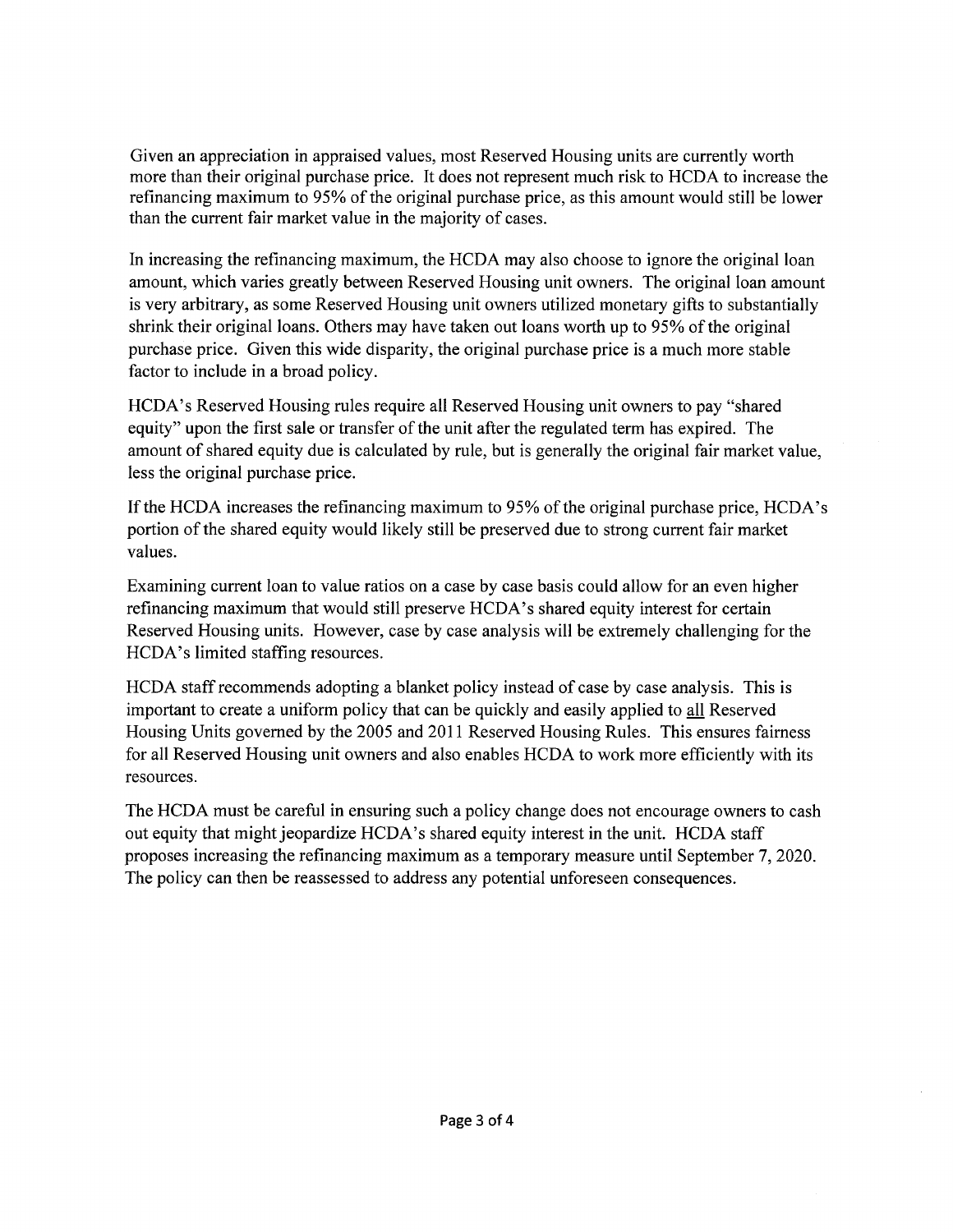#### **RECOMMENDATION:**

HCDA staff recommends that the Board:

Authorize the Interim Executive Director to Temporarily Increase the Maximum Allowable Refinancing Limit for Reserved Housing Units Governed by the 2005 and 2011 Reserved Housing Rules.

Respectfully submitted,

 $R$  $R$ 

Lindsey Doi **Asset Manager** 

APPROVED FOR SUBMITTAL:

Vouttfaut

Garett Kamemoto, Interim Executive Director

Attachments Exhibit A - Letter from Ke Kilohana AOUO dated March 13, 2020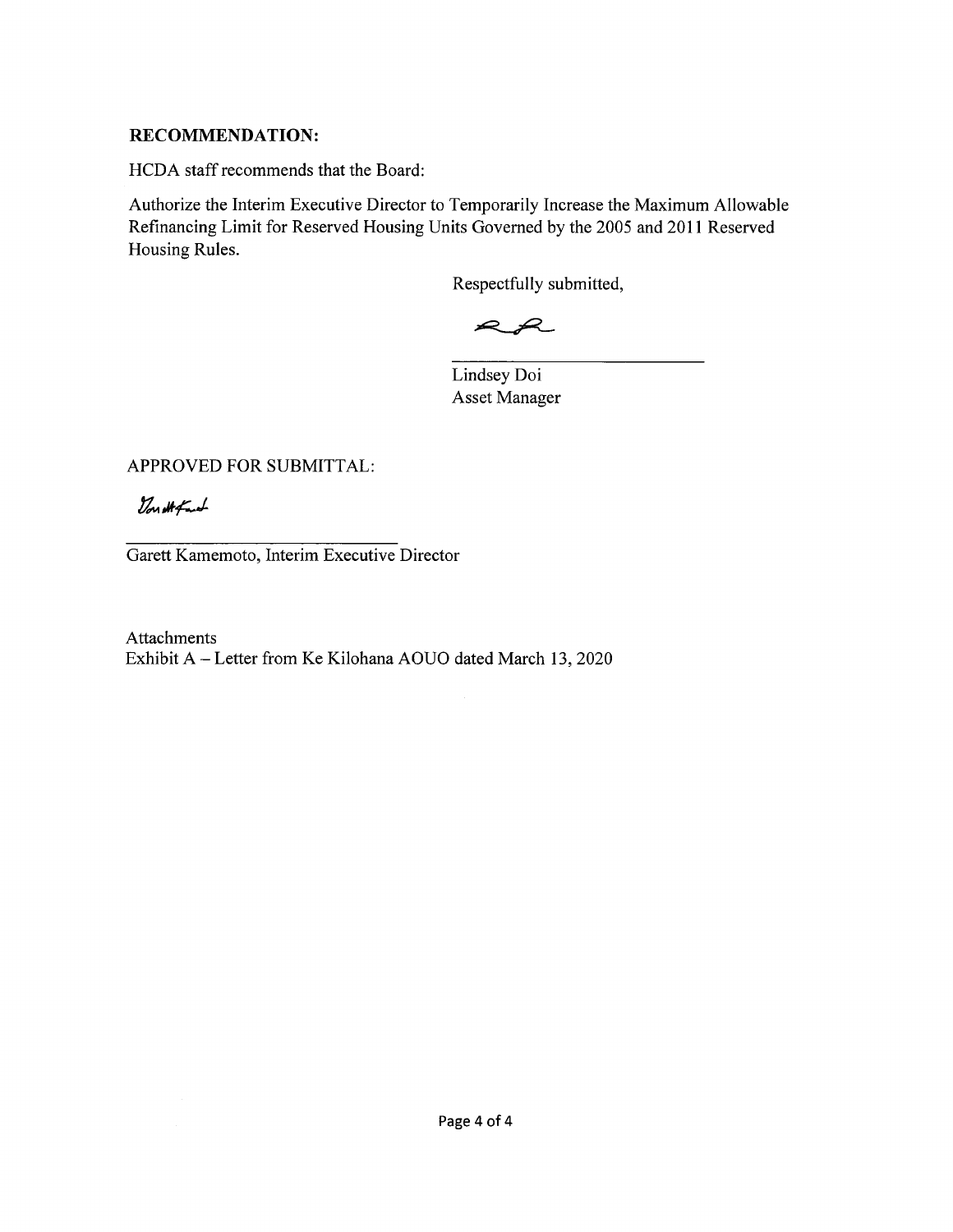

# KE KILOHANA

March 13, 2020

*Chairperson John Whalen Hawaii Community Development Authority* 547 Oueen St. *36T*Honolulu, HI 96813*18T36*

**Dear Chairperson Whalen,** 

*36T*On behalf of the Association of Unit Owners of 988 Halekauwila ("the AOUO"), I write to request assistance from the Hawai'i Community Development Authority ("HCDA") to ameliorate the financial difficulties suffered by homeowners who purchased units at the Ke Kilohana project under the Reserved Housing program established pursuant to HCDA's administrative rules.

The HCDA approved the Ke Kilohana project under rules aimed at increasing the stock of affordable housing in the state of Hawai'i. Under these approvals, Howard Hughes Corporation ("Howard Hughes"), 988 Halekauwila, LLC, and Victoria Ward, Limited ("Victoria") and other associated entities (collectively "the developers") were required to offer a number of reserved housing units at Ke Kilohana. In 2016, the developers made representations about how much the maintenance fees would be for the reserved housing units to the HCDA. In 2017, the developers publicly disclosed an estimated budget for the Project, associated with these estimated maintenance fees. By the time the residential board took over in August 2019, the AOUO was operating at a deficit of approximately \$40,000 to \$50,000 per month. The AOUO was forced to increase total monthly fees/assessments by 53.44% for the homeowners, effective March 2020, less than a year after these individuals bought their homes.

The HCDA's lofty goal of providing affordable housing is frustrated by the fact that the recent maintenance fee hike is beyond the reach of a majority of the AOUO. 88.4% of the Project's homeowners purchased units designated as reserved housing. These homeowners, who were required to meet income restrictions to qualify to buy these homes, are facing financial difficulty with responding to this increase. If they cannot afford the increase, they have no option except to offer their unit for sale back to the HCDA at the price they paid, losing their investment, closing costs, and home.

*3This precarious financial situation could be mitigated if Ke Kilohana homeowners were able to* refinance their mortgages. Last May, when most reserved housing unit owners closed on the sales of their condos, the prevailing 30-year mortgage interest rate was 4.25% - 4.5%. Today, the prevailing 30-year mortgage is 3.11%. Such a significant difference in mortgage rates could result in lower monthly mortgage payments.

However, Ke Kilohana homeowners cannot take advantage of these rates without HCDA's consent which is conditioned on satisfying certain requirements that are challenging, if not insurmountable. Consent from HCDA is required prior to refinancing an existing loan, regardless of whether the regulated term has expired or not. It is our understanding that the HCDA will only approve requests to refinance the owner's primary mortgage up to the original loan amount, if and only if, it does not exceed 80 percent of the original